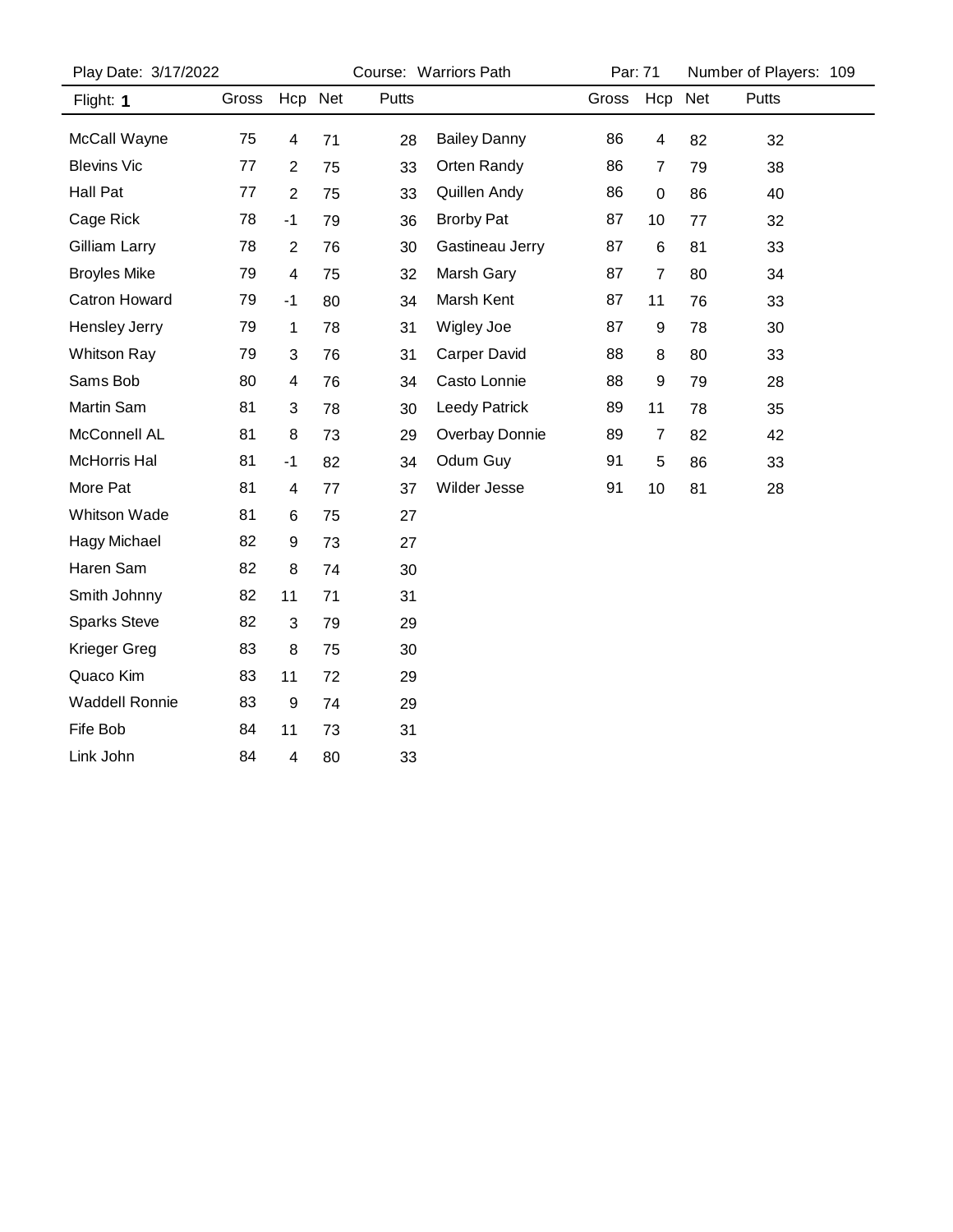| Play Date: 3/17/2022     |       |         |    | Course: Warriors Path | Par: 71              |       | Number of Players: 109 |    |       |  |
|--------------------------|-------|---------|----|-----------------------|----------------------|-------|------------------------|----|-------|--|
| Flight: 2                | Gross | Hcp Net |    | Putts                 |                      | Gross | Hcp Net                |    | Putts |  |
| <b>Shelton Phil</b>      | 80    | 13      | 67 | 29                    | Shortridge Danny     | 95    | 12                     | 83 | 37    |  |
| Smith Joe                | 82    | 12      | 70 | 31                    | Glenn Bob            | 96    | 14                     | 82 | 33    |  |
| <b>Garnett Charlie</b>   | 85    | 13      | 72 | 33                    | Gould Dan            | 96    | 14                     | 82 | 33    |  |
| <b>Rich Peter</b>        | 85    | 12      | 73 | 32                    | <b>Bradshaw Carl</b> | 97    | 15                     | 82 | 36    |  |
| Carroll Bill             | 87    | 14      | 73 | 38                    | Larson Gary          | 97    | 16                     | 81 | 37    |  |
| Hogan John               | 88    | 13      | 75 | 32                    | Swift Gary           | 98    | 13                     | 85 | 38    |  |
| <b>Kramer David</b>      | 88    | 16      | 72 | 28                    | Johnson Don          | 99    | 15                     | 84 | 33    |  |
| <b>Presnell Ray</b>      | 88    | 14      | 74 | 33                    | <b>Bishop Glenn</b>  | 101   | 16                     | 85 | 33    |  |
| <b>Rindfleisch Perry</b> | 88    | 15      | 73 | 33                    | <b>Bell Michael</b>  | 102   | 19                     | 83 | 32    |  |
| Young Keith              | 88    | 13      | 75 | 34                    | <b>Wortman Dave</b>  | 102   | 15                     | 87 | 36    |  |
| <b>Andrews Clifford</b>  | 89    | 15      | 74 | 26                    | Carey Rod            | 104   | 15                     | 89 | 37    |  |
| Dunlap Wayne             | 89    | 17      | 72 | 37                    | Sizemore Les         | 105   | 14                     | 91 | 37    |  |
| Kishbaugh Bill           | 89    | 15      | 74 | 29                    |                      |       |                        |    |       |  |
| <b>Scalf Michael</b>     | 89    | 14      | 75 | 32                    |                      |       |                        |    |       |  |
| <b>Compton Barry</b>     | 90    | 14      | 76 | 33                    |                      |       |                        |    |       |  |
| Snodgrass Herbert        | 90    | 15      | 75 | 30                    |                      |       |                        |    |       |  |
| <b>White Steve</b>       | 90    | 14      | 76 | 33                    |                      |       |                        |    |       |  |
| <b>Clark Mack</b>        | 93    | 17      | 76 | 32                    |                      |       |                        |    |       |  |
| Olszta Ken               | 93    | 13      | 80 | 37                    |                      |       |                        |    |       |  |
| Shake Jim                | 93    | 16      | 77 | 33                    |                      |       |                        |    |       |  |
| Losito Mark              | 94    | 17      | 77 | 32                    |                      |       |                        |    |       |  |
| Songer Lewis             | 94    | 14      | 80 | 34                    |                      |       |                        |    |       |  |
| Pearce Larry             | 95    | 14      | 81 | 31                    |                      |       |                        |    |       |  |
| <b>Shaffer Dwight</b>    | 95    | 17      | 78 | 28                    |                      |       |                        |    |       |  |